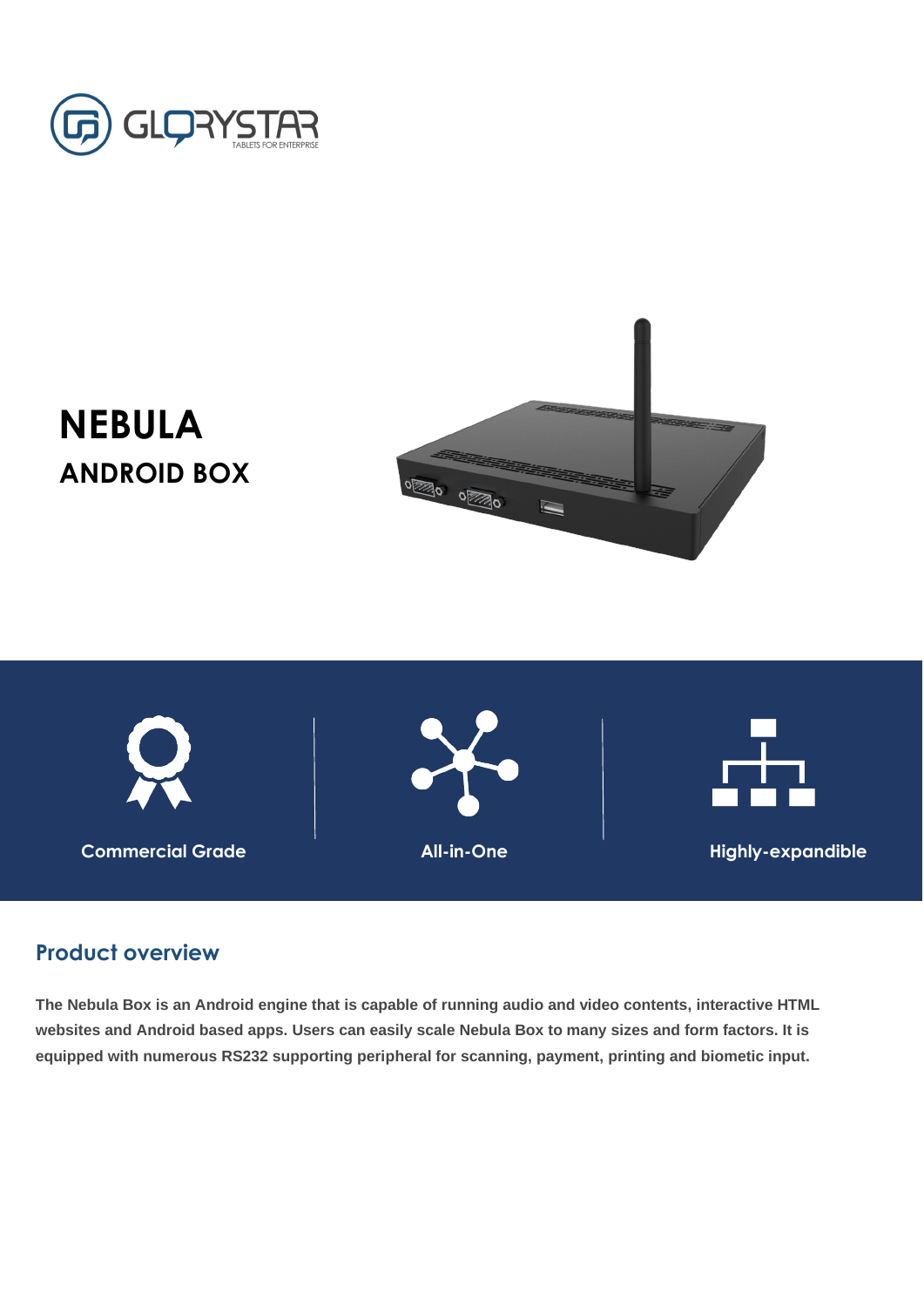## **NEBULA Android Box specification**

\*see dimensional drawings for details

| <b>Model</b>                  |                                | <b>GSA005</b>                                                                                                            |
|-------------------------------|--------------------------------|--------------------------------------------------------------------------------------------------------------------------|
| <b>Connectivity</b>           | $I/O$                          | RJ45, SD card Micro, USB (USB OTG), USB, HDMI,<br>Audio out ( $\Phi$ 3.5mm x1), Recover, DCIN<br>RS232 x 2, Antenna WIFI |
| <b>General</b><br>information | <b>Color</b>                   | <b>Black</b>                                                                                                             |
|                               | <b>Case material</b>           | Metal                                                                                                                    |
| <b>Processor</b>              | <b>CPU</b>                     | RK 3288, 4 core, 1.8GHz                                                                                                  |
| <b>Hardware</b>               | <b>ROM</b>                     | <b>EMMC 8GB</b>                                                                                                          |
|                               | <b>RAM</b>                     | DDR3 2GB                                                                                                                 |
|                               | Wifi                           | 802.11b/g/n                                                                                                              |
|                               | <b>Bluetooth</b>               | <b>BT4.0</b>                                                                                                             |
| <b>OS</b>                     | <b>Operation system</b>        | Android 7.1                                                                                                              |
| Video / image /<br>audio      | <b>Audio</b>                   | AAC, AMR, FLAC, M4A, M4R, MP2, MP3, OGG, WAV, WMA, etc.                                                                  |
|                               | <b>Video</b>                   | MOV, FLV, MP4, MKV, MPG, MPEG, etc.                                                                                      |
|                               | <b>HTML</b>                    | Available for HTML4                                                                                                      |
|                               | <b>Image</b>                   | JPG, BMP, PNG, GIF, etc.                                                                                                 |
| Power adaptor                 | <b>Power input</b>             | <b>DC 12V 2A</b>                                                                                                         |
|                               | <b>Power input</b>             | AC 100-240V, 50/60Hz                                                                                                     |
|                               | <b>Included in Box</b>         | Power Adaptor, Power cable                                                                                               |
|                               | <b>Consumption</b>             | 5W                                                                                                                       |
| <b>Dimension</b>              | Size (W x D x H)               | 196 x 155 x 25mm                                                                                                         |
|                               | <b>Product Weight</b>          | 1.3kg                                                                                                                    |
|                               | <b>Gift Box Size</b>           | 336 x 227 x 84mm                                                                                                         |
|                               | <b>Master Carton size</b>      | 478 x 351 x 285mm                                                                                                        |
|                               | <b>Master Carton Weight</b>    | 8.7kg                                                                                                                    |
|                               | <b>Units per Master Carton</b> | 6                                                                                                                        |